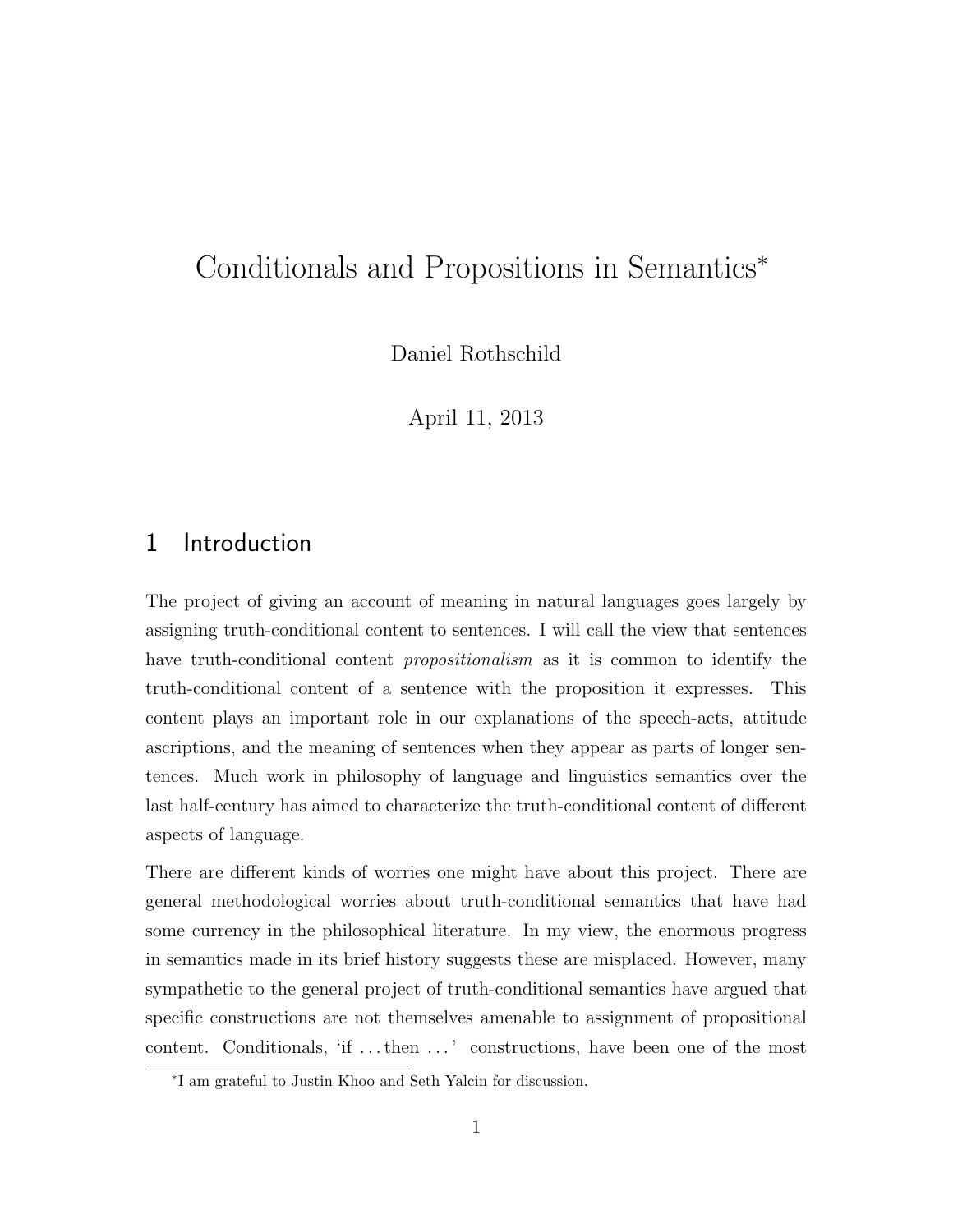prominent such examples. My goal here is to take stock of the current debate over the status of conditionals with respect to propositionalism.

Some disclaimers. For the most part, I will focus on indicative conditionals rather than subjunctive or counterfactual ones. I will not explore in detail any of the nonpropositional accounts of conditionals, rather I will mostly look at the challenges to propostionalism about conditionals that might motivate these accounts. This strategy suggests a kind of conservative view that we should stick with propositions when possible. I am sympathetic to this view, but do not want to justify it here.

#### 2 Propositions in semantics

Before discussing the particular challenge conditionals raise, we need to clarify the commitments of proppositionalism. The dominant paradigm in semantics, truthconditional semantics, associates declarative sentences with satisfaction conditions, i.e. the situations in which they are true [Montague, 1973, Lewis, 1970, Heim and Kratzer, 1998].

Formally, we think of a sentence (in a context) as determining a mapping from worlds to truth-values. I do not want to go so far as to *identify* the semantic value of a sentence with such a mapping, or equivalently, a set of possible worlds. There are two reasons not to equate these semantic values with such objects. First, as Lewis [1980] persuasively argues, the semantic value of a sentence must be something more complex then simply a set of possible worlds. This is because an adequate treatment of the embedding of sentences under operators (such as modal or temporal operators) requires assigning semantic values to sentences that are functions from times and worlds and other indices to propositions.<sup>1</sup> Second, I do not want to rule out the possibility that sentences determine something more fine-grained than a set of truthconditions, such as a structured proposition [as in e.g. Salmon, 1986, Soames, 1985]. To be more concrete, take a sentence such as 'Johnny is in the basement'. Associated with this sentence (in a context) is a mapping from worlds to truth-values that

<sup>&</sup>lt;sup>1</sup>While there has been some controversy over this claim, recent work has strengthened the case for disassociating sentential semantic values from the propositional content of a sentence [Ninan, forthcoming, Rabern, 2012].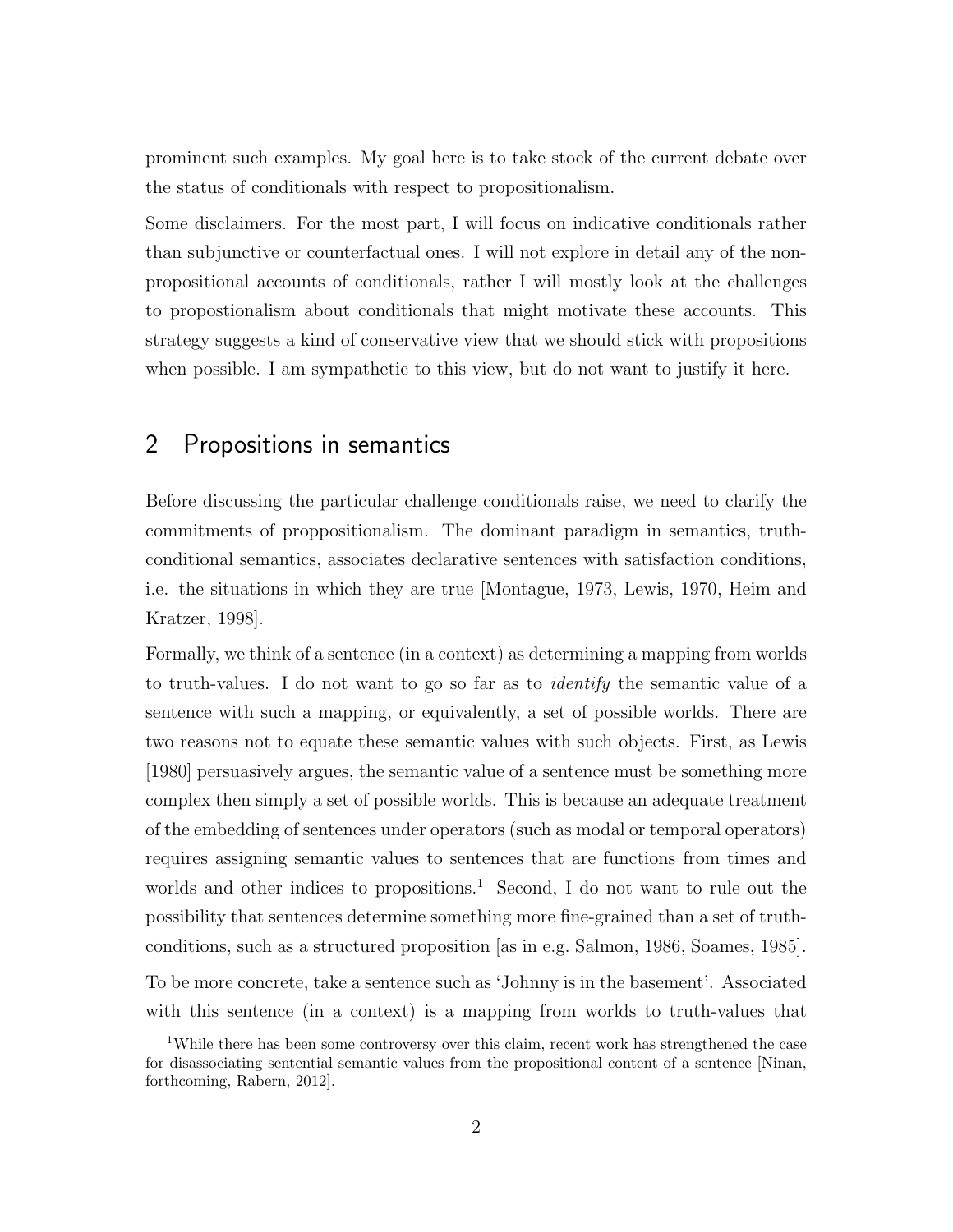returns true if and only if Johnny is in the (contextually relevant) basement. When you assert this sentence, something you do is put forward this proposition. When the sentence is embedded in a belief report such as, 'Bill thinks Johnny is in the basement', the belief attributed to Bill is in this proposition. These are the basic tenants of propositionalism, and as I said, for simple sentences like 'Johnny is in the basement' they are uncontroversial.<sup>2</sup>

The question about conditionals is whether this story can be extended to conditional sentences sentences such as 'if Bill is in China, then Ted is in Japan'. That is, does a sentence like this have associated with it a mapping from world to truth-values that plays the role in belief and assertion outlined above? In the next few sections, I'll bring out a number of challenges to this thesis.

### 3 Material conditional

It will be useful to review briefly some problems with the most straightforward way of vindicating propsitionalism: the material conditional account of conditionals, according to which 'if *A* then *C*' is just equivalent to the disjunction of the negation of *A* and *C*.

The inadequacy of this account is now widely accepted. It is not very difficult to see that there is a major semantic difference between 'if  $A$  then  $C'$  and 'either not *A* or *C*'. Here are a number of related considerations showing this difference. First, consider a case in which *A* is false: 'either not *A* or *C*' seems to be clearly true in this case, but it is much less clear that 'if *A* then *C*' is true. Second, consider evidence that *A* is false. This is clearly evidence for the disjunction 'either not *A* or *C*', but it is not evidence for 'if *A* then *C*'. Third, it seems that the probability of 'either not *A* or *C*' cannot be lower than the probability that *A* is false. On the other hand, it seems that the probability that 'if *A* then *C*' can be arbitrarily low even

<sup>2</sup>I do not even consider the dynamic tradition of Heim [1982] and Kamp [1981] to represent a very serious departure from propositionalism. While it is true that certain uses of indefinite descriptions do not have *just* propositional content, there are still, in most cases, easily recoverable propositions expressed in these semantic systems. However, I do think dynamic test semantics [Veltman, 1996] is a non-propositionalist theory. Regardless there is not a clear all-or-nothing distinction here.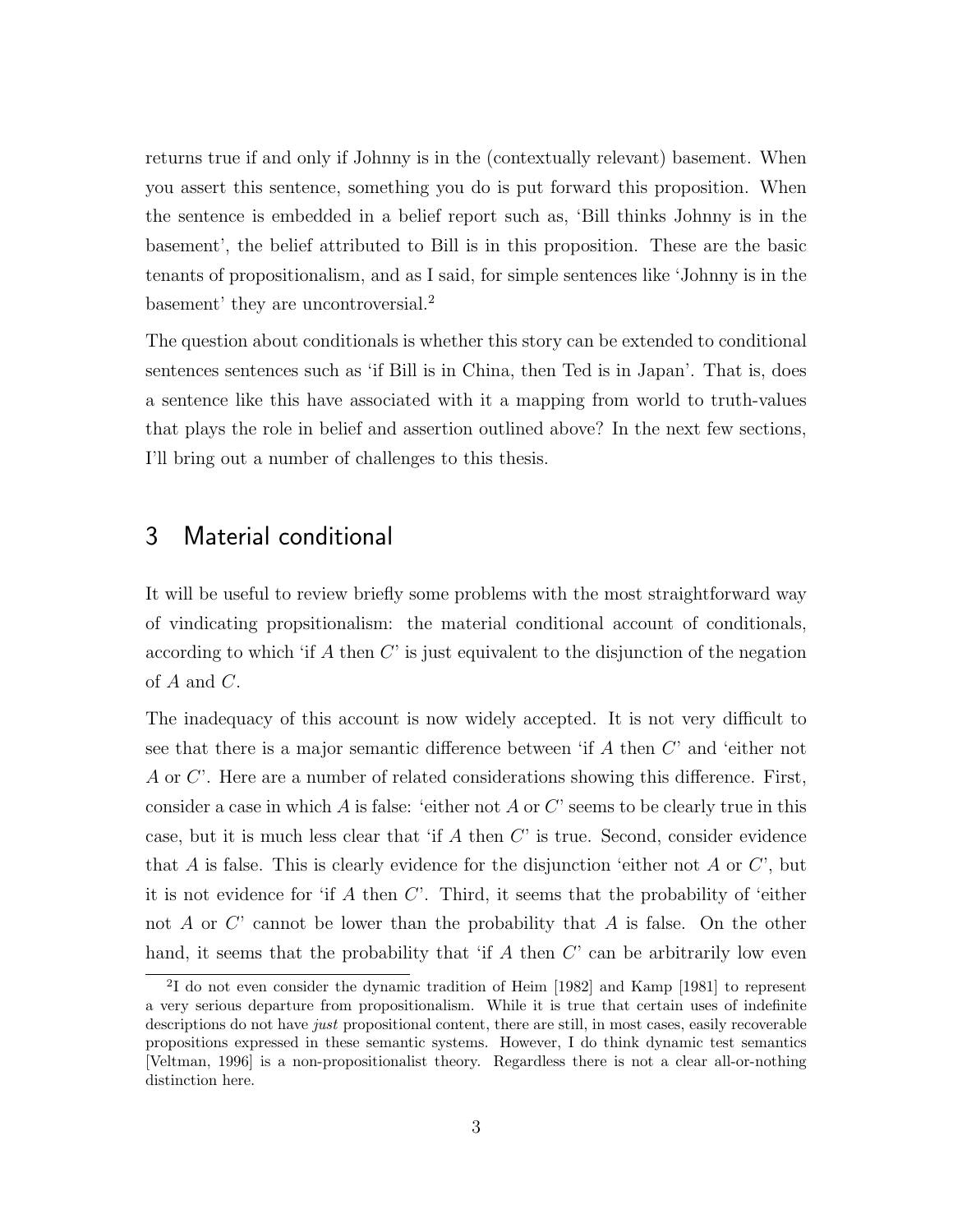when the probability that *A* is false is high—consider for instance the probability of statement 'if the world ends tomorrow, it will end at precisely 3:03pm'.<sup>3</sup> All these differences suggest that the proposition expressed by a conditional, if any, is not the material conditional.

There have been attempts to rescue the material conditional view with a pragmatic story, either by explaining the difference between natural language conditionals and the material conditional by means of conversational or conventional implicatures [Grice, 1967/1989, Jackson, 1987]. The former strategy has seemed to most unworkable: there is no plausible conversational implicature which would bridge the gap between the material conditional and the natural language conditional. The latter strategy requires so divorcing the meaning of conditionals from their use in communication that it is unclear what role the meaning (the material conditional) has left to play. We will take for granted, then, that natural language conditionals are not material conditionals.

#### 4 Inference arguments

The failure of the material conditional analysis of conditionals itself is the first step in a set of powerful arguments against propositionalism generally. These arguments go by raising considerations that indicate that the material conditional view of natural language conditionals is the only propositional view that captures crucial logical properties of conditionals. If this is right, then propositionalism is doomed since the material conditional view is untenable.

These arguments, first of all, generally take for granted that if conditionals express propositions they express propositions that are at least as strong as the material conditional. A simple argument for this assumption can be made on the basis of the validity of *modus ponens*. If *A* is true and *C* is false then it seems that 'if *A* then *C*' must be false. If this were not the case, then modus ponens would not be a universally valid inference.<sup>4</sup>

<sup>&</sup>lt;sup>3</sup>I base all these claims not just on widely-held intuitions about cases, but also on empirical studies [see, e.g., Evans et al., 2003].

<sup>4</sup>However, note that there are some challenges to modus ponens in the literature: such as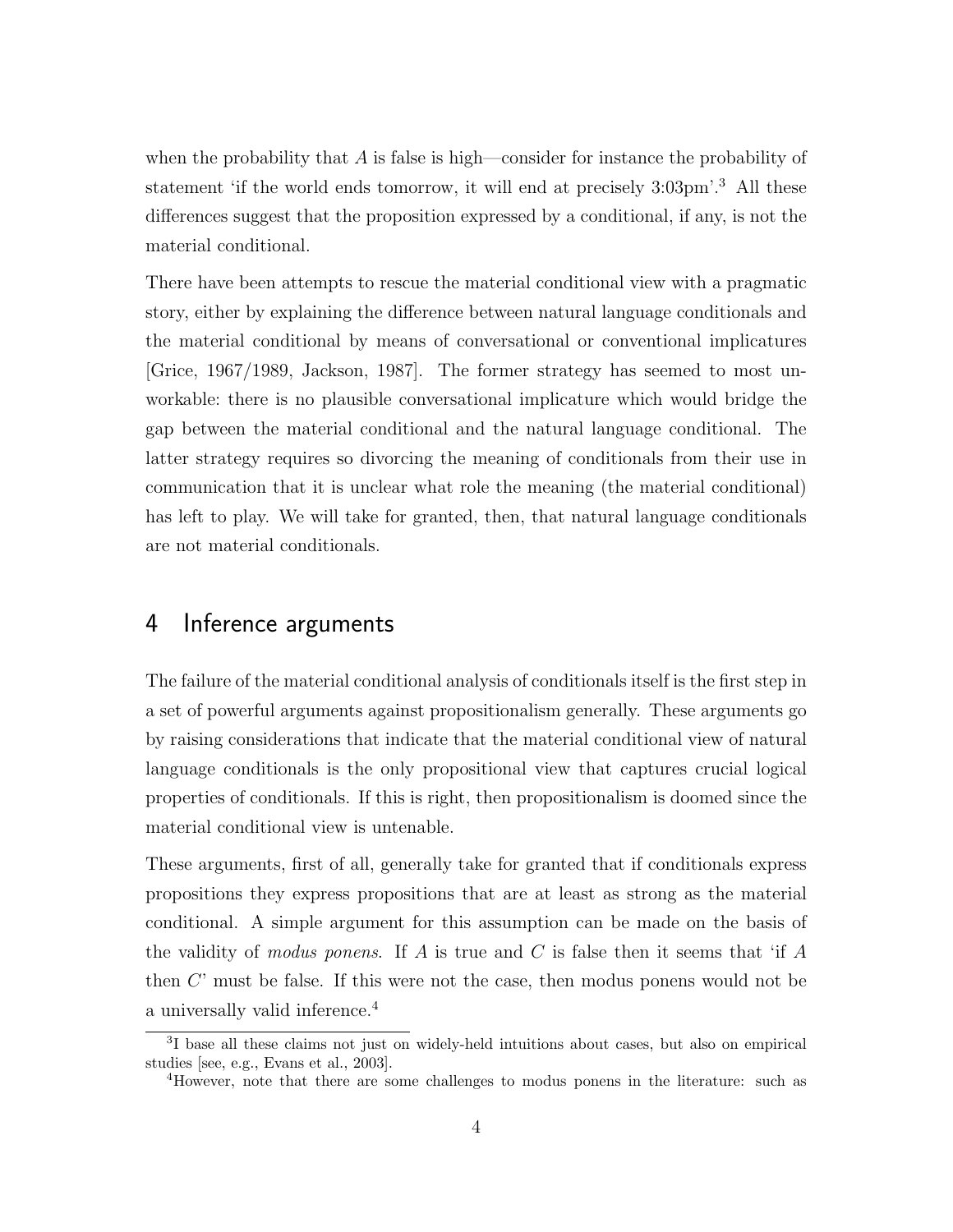As Stalnaker [1975] notes, if we go the other direction and accept the inference from 'not *A* or *C*' to 'if *A* then *C*', the OR-TO-IF inference, then we have accepted that the truth-conditions of the indicative conditional exactly match that of the material conditional. The OR-TO-IF inference, moreover, seems intuitively plausible.<sup>5</sup>

There is a more complex argument, along these same lines, due to Gibbard [1981].<sup>6</sup> As well as assuming that that natural language conditionals entail the material conditional, Gibbard assumes the following two plausible principles:

 $IMPORT/EXPORT$  'if *A* then (if *B* then *C*)' iff 'if *A* and *B* then *C*'

```
CONSEQUENCE A \models C \supset \text{`if } A \text{ then } C'
```
Gibbard shows that these two principles, plus the entailment of the material conditional by the natural language conditional suffice to show that that the natural language conditional is logically equivalent to the material conditional. consequence seems uncontroversial: whenever *C* follows logically from *A* then 'if *A* then *C*' is true. Likewise, IMPORT/EXPORT has been widely endorsed [e.g. McGee, 1985] and seems intuitively valid. So, Gibbard's proof forms the basis of an argument for the material conditional capturing the truth conditions of conditionals, and, hence, an argument against propositionalism.

# 5 Probability arguments

Earlier we saw that the probability of the conditional 'if *A* then *C*' does not correspond to the probability of the material conditional 'either  $\neg A$  or *C*'. It has long been observed that the probability of a given conditional, in fact, always seems to be the conditional probability of the consequent given the antecedent. Thus, the following equation, often referred to as ADAMS' THESIS, STALNAKER'S THESIS or just THE EQUATION,  $p("if A then C") = p(C|A)$  is taken to govern the probability of

McGee's [1985] much discussed case, and, in the more recent literature, more subtle cases have arisen [Kolodny and MacFarlane, 2010, Khoo, 2012].

<sup>5</sup>However, more recently, Stalnaker [2011] has given a case which he takes to be a counterexample to the inference.

<sup>6</sup>See also Gillies [2009], Kratzer [2012], Khoo [2012] for further discussion.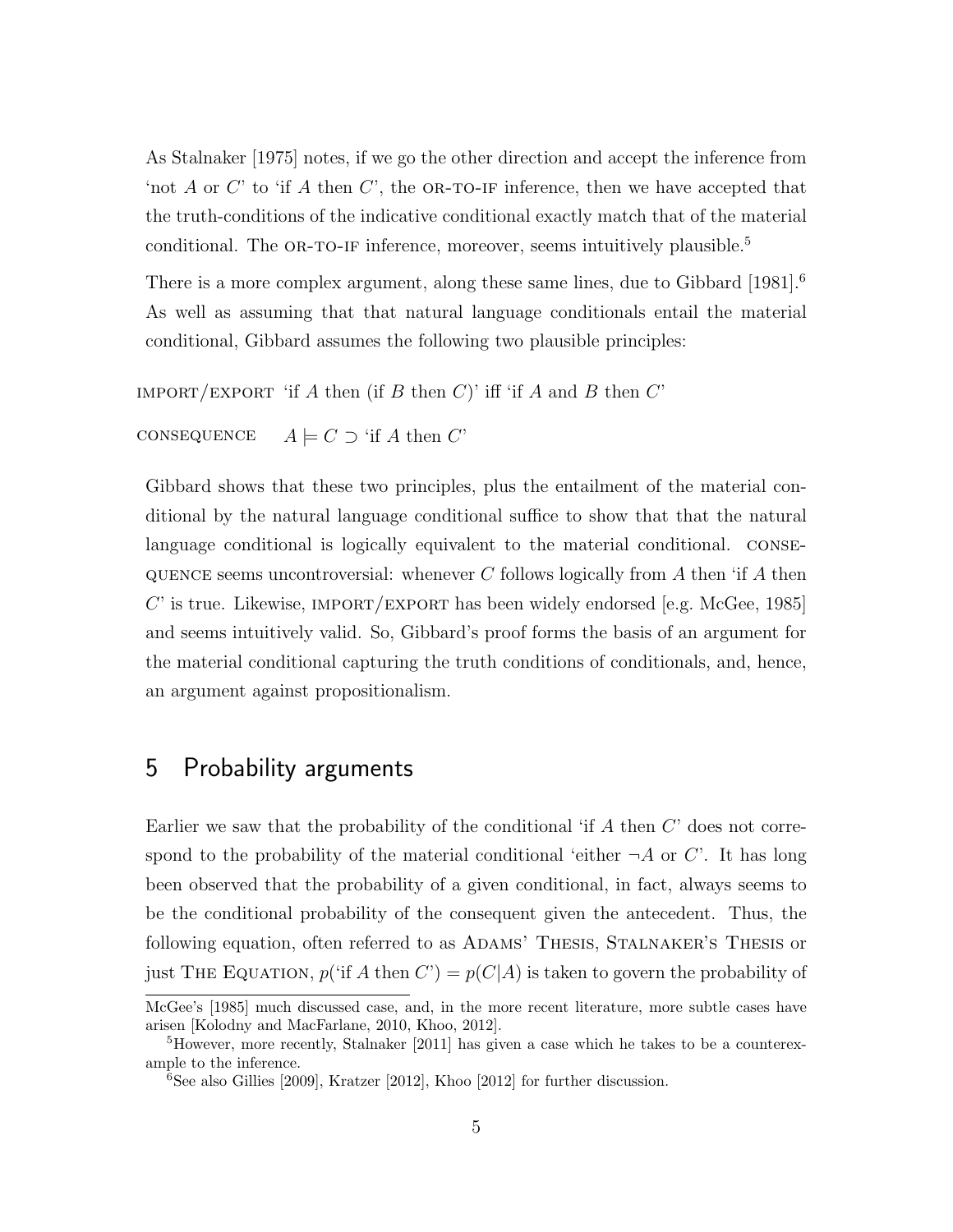conditionals [Stalnaker, 1970, Adams, 1975]. The plausibility of ADAMS' THESIS is easily confirmed by thinking about particular examples, and it has been empirically tested [Evans et al., 2003].

Once we accept Adams' thesis we get into trouble almost immediately. There are a wide range of technical results that show that ADAMS' THESIS when combined with other plausible assumptions leads to paradoxical conclusion. Lewis's [1976, 1986] celebrated triviality theorems are the first and best known results, and there have been many extensions.<sup>7</sup> Adams, Edgington, Bennett [2003] and others have argued that the culprit here is propositionalism. They think that it is the very assumption that conditionals express propositions that have probabilities at all which leads to the problematic results. Thus, they suggest we should endorse Adams' thesis, but deny propositionalism.

## 6 Gibbardian standoffs

Another prominent argument against a propositional view of indicative conditionals comes (again) form Gibard's [1981] seminal article [see also Gillies, 2009, Kratzer, 2012, Khoo, 2012, for discussion]. Take a variant on Gibbard's [1981] Sly Pete example. Suppose three people know that a coin may or may not be flipped at noon. Alfred is told ahead of time that if it lands head he will be told that within a minute of it being flipped. Bob is told ahead of time that if it lands tails he will be told that within a minute of it being flipped. Catherine gets no information, but both Alfred and Bob are allowed to pass a note to Catherine. Suppose neither Alfred nor Bob has heard anything about the coin flip at 12:01. Alfred passes a note to Catherine that says, 'If it was flipped, it landed tails.' Bob passes a note to Catherine that says, 'If it was flipped, it didn't land tails'. Catherine concludes that it wasn't flipped.

My preferred way of looking at this sort of Gibbardian standoff case is that it forces us to abandon one of the following three plausible assumptions:

<sup>&</sup>lt;sup>7</sup>See Edgington [1995] and Hajek and Hall [1994] for an overview. Cozic and Égré [2010] make an important connection between the triviality results and the limitations of unary quantification.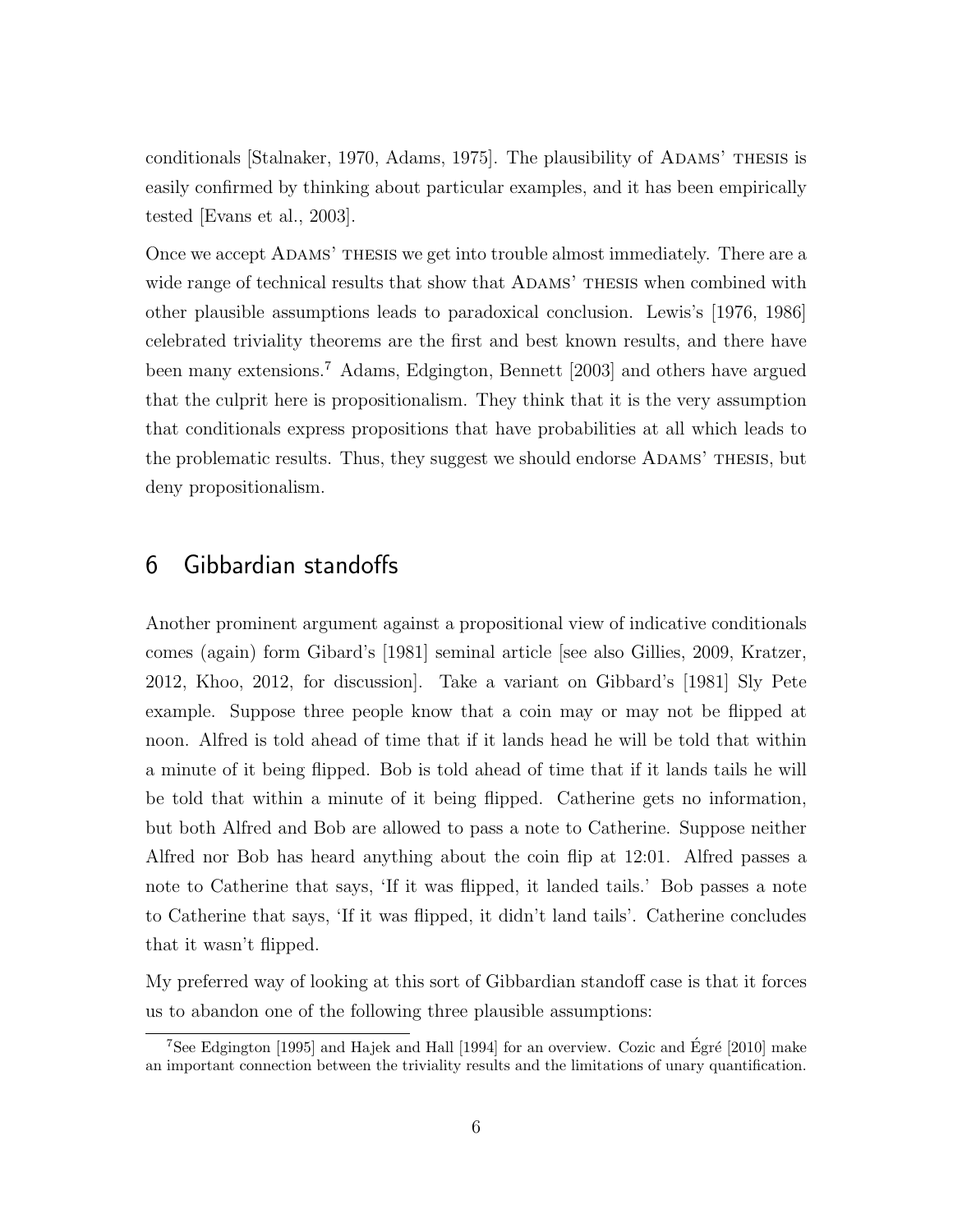- incompatibility The propositions expressed by 'if it flipped it landed heads' and 'if it flipped it landed tails' in a single context cannot both be true .
- publicity An act of successful communication requires the proposition in context asserted to be determinable by the hearer (and the case above is one of successful communication).
- non-subjectivism The identity of the speaker does not play any semantic role in the proposition expressed by a conditional in these cases (i.e. the note from Alfred could have meant the same thing if it had been written by Bob).

The material conditional account rejects incompatibility, as both 'if *A* then *C*' and 'if *A* then  $\neg C$ ' are true when *A* is false. However, it seems intuitively clear that a single speaker in a single context cannot assert both 'if *A* then *C*' and 'if *A* then not  $C'$ . So, INCOMPATIBILITY is prima facie plausible. In the scenario the only publicly observable piece of context that differs for the two statements is the identity of the speaker. If only publicly observable pieces of context matter (publicity) and the identity of the speaker doesn't matter (NON-SUBJECTIVISM) then the context is the same for the two utterances. But then the two notes cannot both be true, by incompatibility. Nonetheless it seems that in this situation both notes are true. Moreover, it seems hard to argue that this situation does not contain two standard successful communicative acts. I take both PUBLICITY and NON-SUBJECTIVISM to be plausible assumptions.

## 7 Propositionalism defended

We have seen a battery of arguments against the tenability of propositionalism about conditionals. Here I will outline a way in which propositionalism can be defended.

A good place to start is with a response to Gibbardian standoffs due to Kratzer [1986]. Kratzer essentially argues that in each case the conditional is a *strict con-*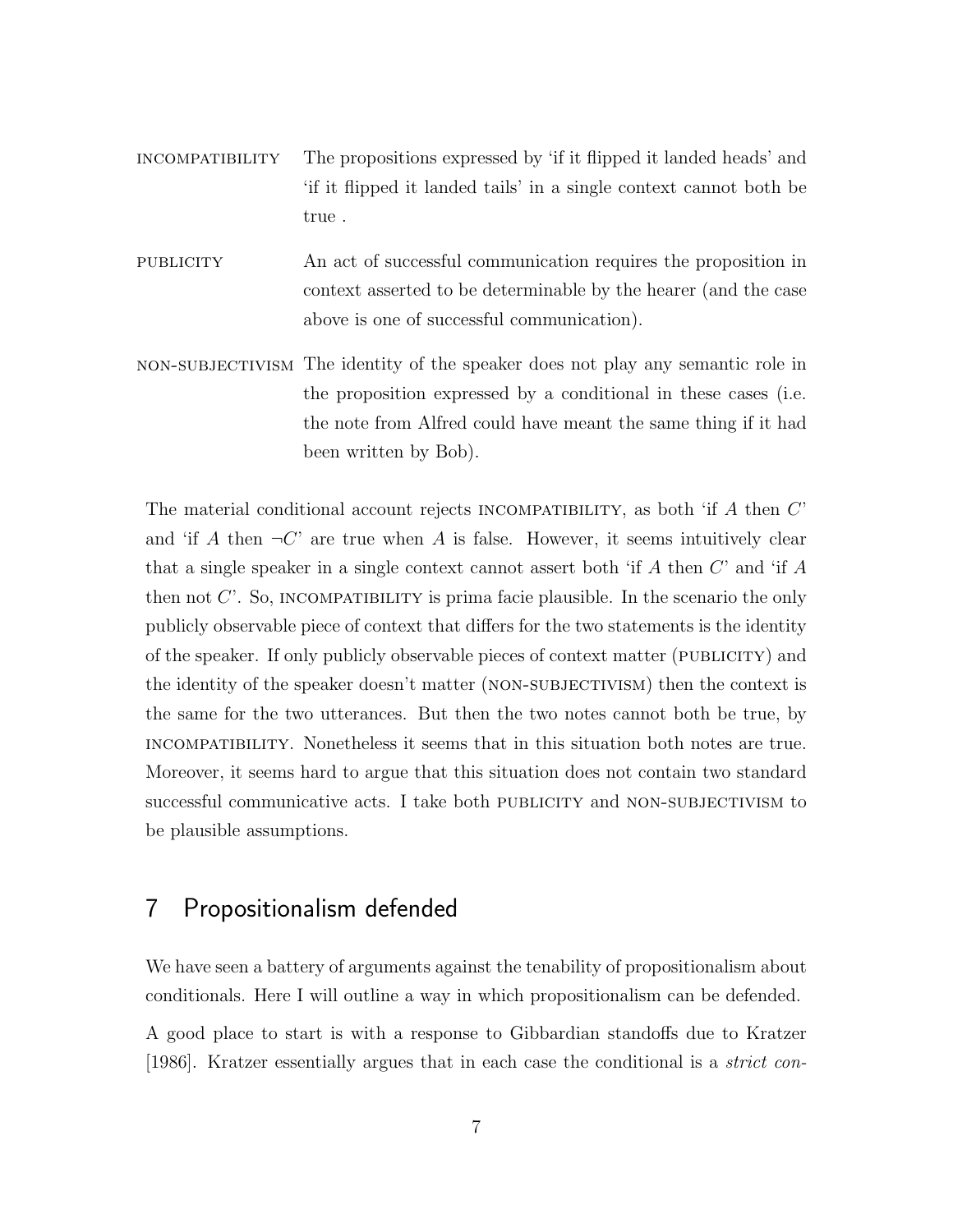*ditional* with a modal base being the knowledge of the speaker. Kratzer denies subjectivism about indicative conditionals. She writes (about Gibbard's case):

. . . these particular indicative conditionals behave like indexicals: They are interpreted with respect to the evidence available to their utterers. But this means they are implicitly modalized.

What she means is that each conditional expresses a conditional necessity about the evidence available to the speaker. So Alfred's utterance of 'if it was flipped it landed tails' is true if and only if in all situations compatible with Alfred's evidence in which the coin was flipped it landed tails, and Bob's utterance of 'if it was flipped it didn't land tails' simply means that in all situations compatible with Bob's evidence in which it was flipped it landed didn't land tails.<sup>8</sup> If Catherine learns that both these statements are true, then she can rule out the possibility that the coin was flipped.

Do indicative conditionals really express claims about our evidence or knowledge? That is, can we deny NON-SUBJECTIVISM? Some see NON-SUBJECTIVISM as appealing. One argument goes as follows: if conditionals expressed propositions about one's evidence or knowledge, then believing a conditional would seem to require having a belief about one's own knowledge or evidence. But it is possible (and in the case of non-human animals routine) to believe a conditional without having any beliefs about one's knowledge or evidence. Hence, NON-SUBJECTIVISM. Here we enter into similar territory to that explored in recent debates over the meaning of epistemic modals such as 'might' and 'must' [see, e.g., Yalcin, 2011]. The argument about conditionals not seeming to be about knowledge or evidence may weigh in favor of NON-SUBJECTIVISM, but it is not decisive.

Kratzer's account of conditionals is structurally equivalent to the standard *variably strict* semantics for conditionals developed by Lewis [1973] and Stalnaker [1968].<sup>9</sup> Lewis, however, does not extend his account to indicative conditionals and Stalnaker

<sup>&</sup>lt;sup>8</sup>It's important to note that Kratzer explicitly argues that only certain conditionals are subjective in this respect: all are moralized for Kratzer but the modal base varies in different cases.

<sup>9</sup>Although Kratzer treats conditionals as strict her account of modals [Kratzer, 1981] makes strict conditionals equivalent to variably strict ones [see Lewis, 1981, for details].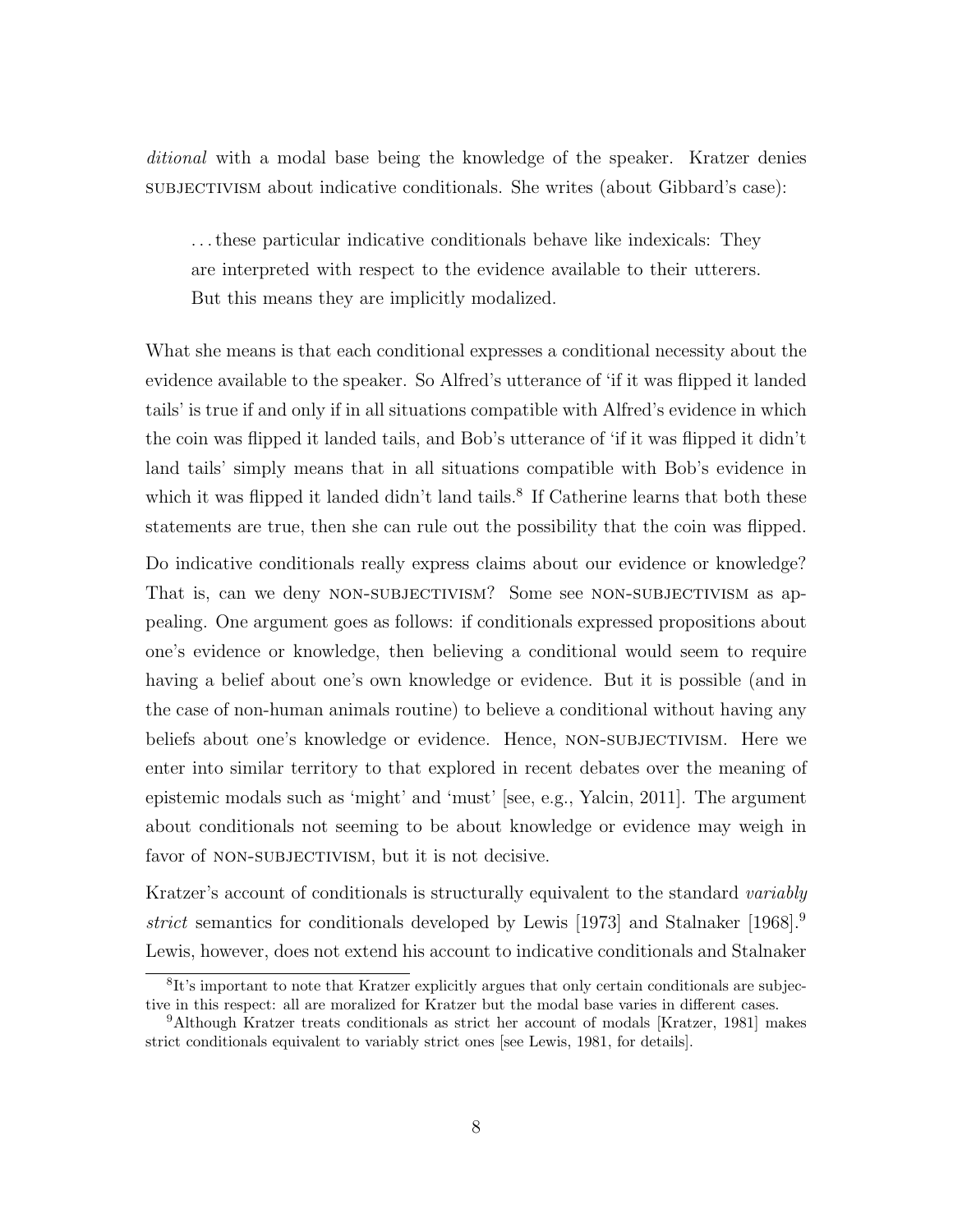says very little about the exact interpretation of indicative conditionals, focusing rather on their basic logical properties.<sup>10</sup>

Even if we accept the basic plausibility of an epistemically-flavored strict conditional view, there is still the question of how we answer the other challenges to propositionalism. With respect to the arguments discussed in section 4, it seems that the only response is to deny that conditionals really have the entailments attributed to them in these arguments. Stalnaker [1975] argues that his semantics for conditionals, with a suitable pragmatic constraint, can explain the *pragmatic* validity of the OR-TO-IF inference. He argues, however, that the inference is not logically valid, so we do not need to equate the natural language conditional with the material conditional.<sup>11</sup> Gibbard's proof that natural language conditionals are equivalent to material conditionals based on import/export and consequence has received less attention, but as we will see in the next section there may be a suitable response.

Perhaps the most serious challenge to propositionalism is the set of arguments about conditionals and probability discussed in section 5. However, here too there are a variety of ways in which proponents of propositionalism can respond. Rothschild [2013] argues that a semantics like Kratzer's or Stalnaker's can predict both why ADAMS' THESIS generally holds and why it fails in certain cases long recognized in the literature [e.g. McGee, 2000], thus avoiding the problems raised by the Lewis's triviality proofs. On the empirical front, Douven and Verbrugge [2013] have suggested that while Adams' thesis might hold in simple cases, the generalization of it necessary for the triviality proofs does not seem to be empirically valid. As things stand, the status of the argument from probability against propositionalism is far from clear.

The scorecard so far? There are responses to the arguments against propositionalism about conditionals. However, there is clearly detailed work to be done in weighing the plausibility of the full basket of responses needed. There is a serious worry about propositionalism with respect to conditionals in way that there isn't about many

 $10$ Though in later work Stalnaker [1984, 2011] elaborates more about what propositions, if any, he thinks conditionals express.

<sup>&</sup>lt;sup>11</sup>More recently, Stalnaker  $[2011]$  has even suggested that the inference is not always even pragmatically valid.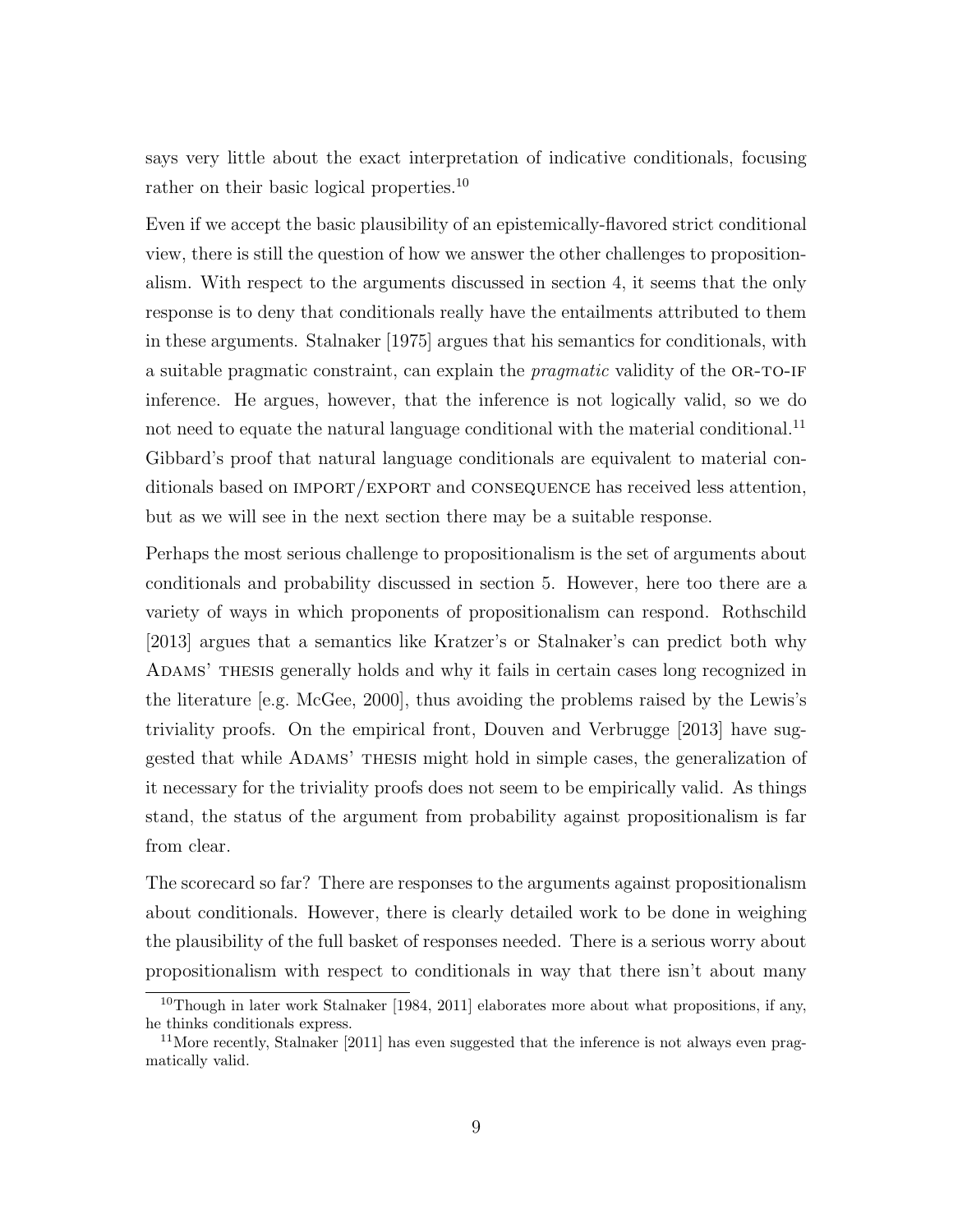other classes of sentences (such as conjunctions and disjunctions). More generally, it seems that conditionals are special; for one thing, we seem to have less access to their logical properties than we seem to have to the logical properties of other natural language expressions. Even the most basic properties like modus ponens [McGee, 1985] and modus tollens [Yalcin, 2012] have been challenged, while other alleged properties like Adams' thesis and import/export are more controversial. This unclarity about the meaning of conditionals, however, is not itself a strong argument against them expressing propositions.

As we will see in the next section, the case for propositionalism may be strengthened by detailed considered of the meaning of the word 'if' itself and the syntax of conditionals.

# 8 The meaning of 'if'

Regardless of the overall tenability of the propositional approach it needs to be supplemented by a more serious syntactic/semantic analysis of the natural language conditionals. So far, after all, we have just discussed the meaning of an individual indicative conditional sentence considered in isolation, without respect to either how it embeds under operators or how the individual parts of it go into making up the meaning of the whole. This might seem a harmless abstraction, as the details of the compositional semantics are not always relevant to our basic understanding of the meaning of some classes of expressions. However, Kratzer [1981, 1986, 2012] has forcefully argued that a picture of the meaning of 'if' clauses due to Lewis [1975] has important ramifications for some of the issues discussed above.

Lewis's basic idea is that 'if'-clauses serve to restrict adverbs of quantification in sentences like 'Usually, if a man enters a bar, he orders a drink.' We can understand 'usually' as a quantifier over situations which is then restricted by the 'if'-clause 'if a man enters a bar' to only quantify over situations in which a man enters a bar. This basic account, as far as I know, is the only viable account of the embedding of conditionals under adverbs of quantification.<sup>12</sup> Kratzer, as well as Heim [1982],

 $12$ See Khoo [2011] for a discussion of the problems facing a dynamic account.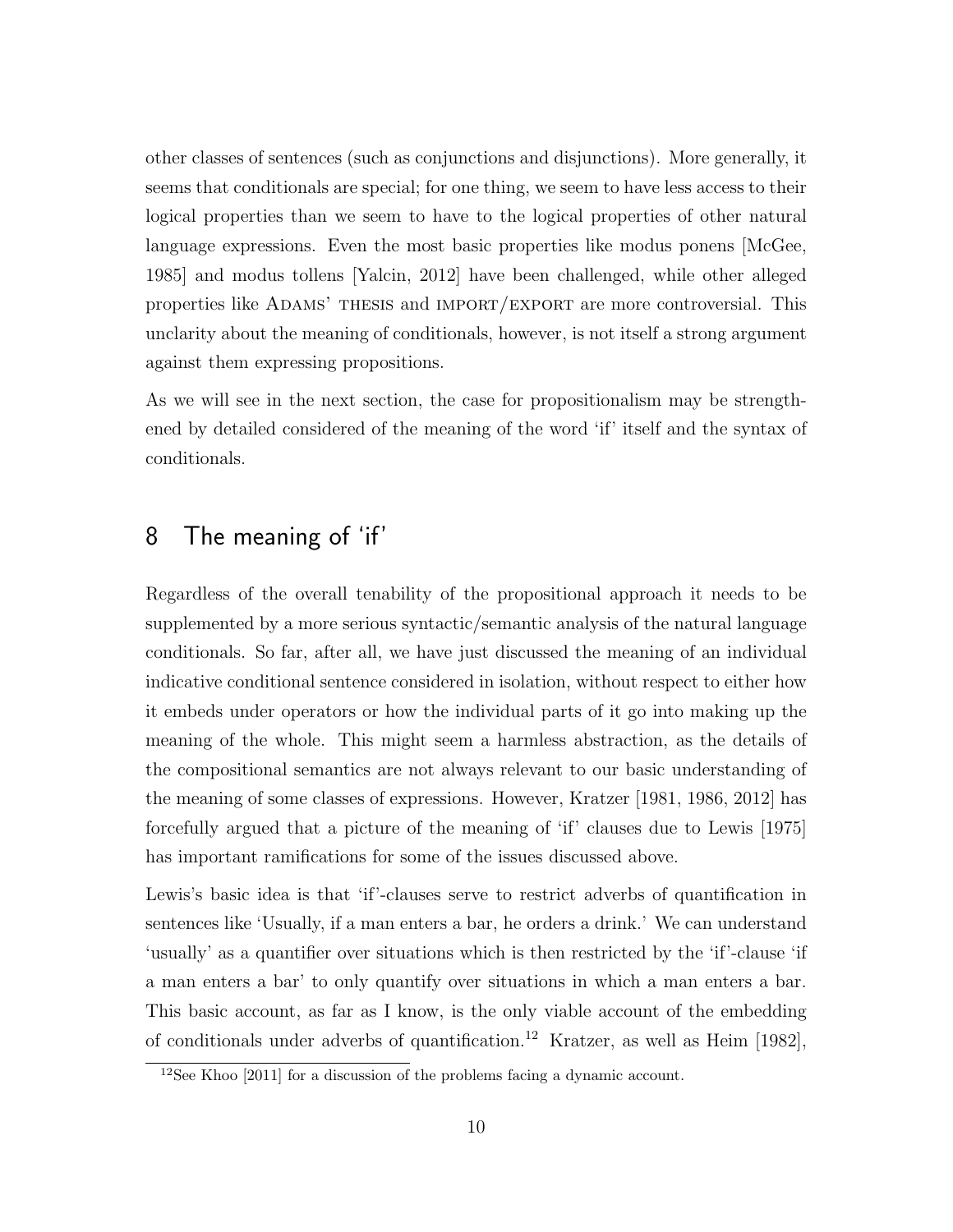expand Lewis's semantics to cover both interactions between 'if'-clauses and modal operators, in such examples as 'if John is here, he must be asleep.' Furthermore, Kratzer argues that even in *bare conditionals*, conditionals without any explicit modal operators, there is silent modal necessity operator that is being restricted by the antecedent. This explains Kratzer's view above about the Gibbard stand-off case: in this instance, there is a silent epistemic necessity modal in those uses.

Kratzer argues that her view allows for effective responses to the existing challenges to propositionalism. We have already seen her response to Gibbard's standoff cases. Most significantly her view allows for an explanation of the appearance that conditionals obey Adams' thesis. On her view, the embedding of conditionals under probability operators mirrors their embedding under adverbs of quantification [Kratzer, 1986, 2012, Cozic and Egré, 2010. There is a slight wrinkle here. Kratzer's account gives a simple explanation of when a sentence like 'There's a 50 percent chance, that if the coin is flipped, it will lands head' is true. Her explanation is that the antecedent 'if the coin is flipped' restricts the modal 'there is a 50 percent chance'. However, it is less clear how she explains why we judge the full sentence 'if the coin is flipped, it will lands head' to have a 50 percent probability, since on her account the full sentence should contain a hidden epistemic necessity modal see von Fintel, 2007, Rothschild, 2013, to appear, Kratzer, 2012, for related discussion].

As for the arguments against propositionalism from the entailments of conditionals: Since Kratzer embraces a strict-conditional view similar to Stalnaker's for bare conditionals she can help herself to his pragmatic explanation of the OR-TO-IF inference. The situation with  $IMPORT/EXPORT$  is more subtle. Kratzer [1986] claims that her theory allows us her to validate  $IMPORT/EXPORT$  and CONSEQUENCE without making conditionals equivalent to the material conditionals because she does not endorse the view that the conditional is a two-place operator. However, Khoo [2012] shows that Kratzer's syntax does not itself allow her to escape Gibbard's conclusion. Nonetheless, Khoo argues that Kratzer can and should deny certain instances of modus ponens to address this problem.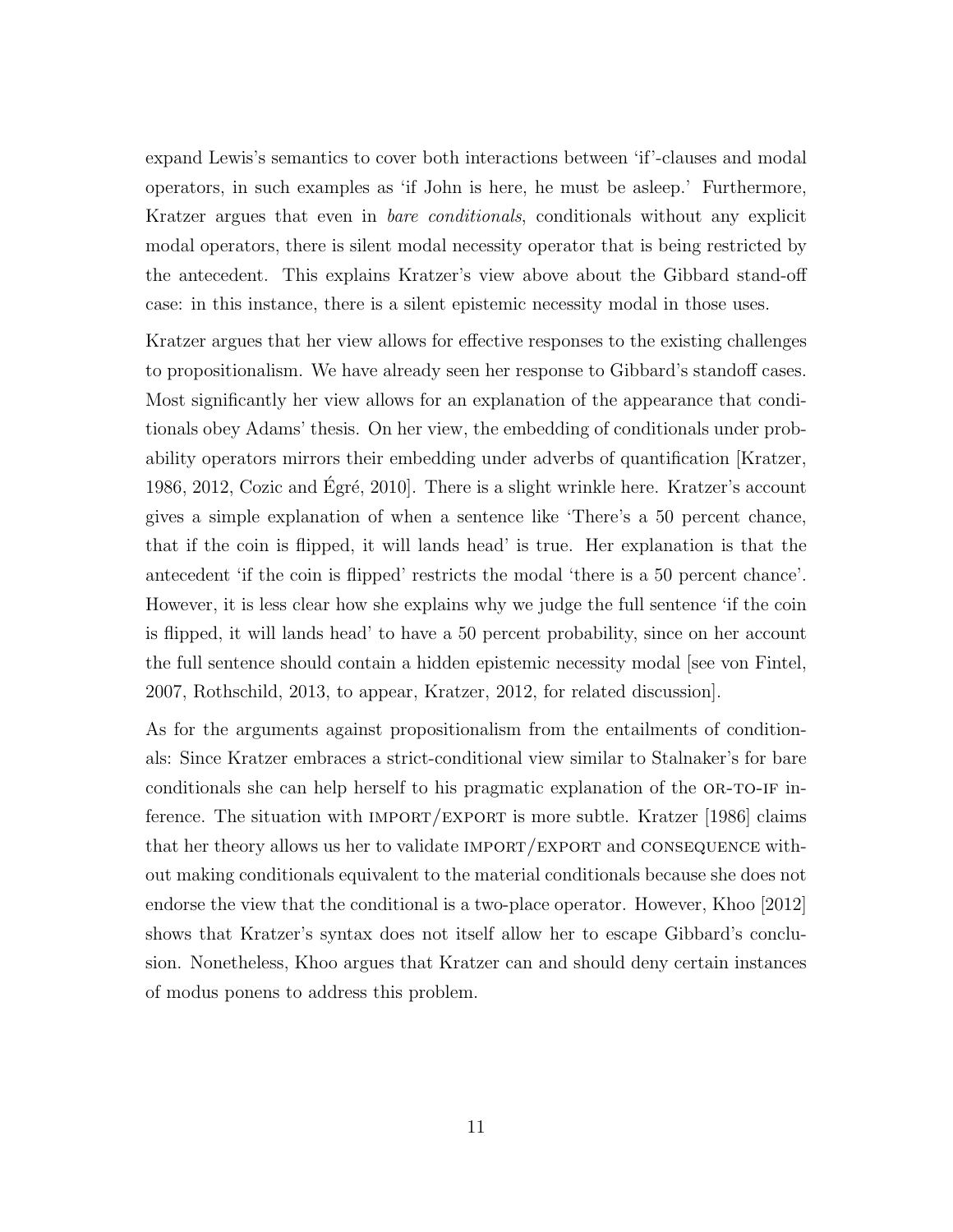#### 9 The way we live now

Non-propositional views of indicative conditionals are widespread in the philosophical and linguistic literature. These views can be divided into two main camps: on the one hand, views according to which conditionals do not express propositions because they lack a semantic value in the normal sense, and on the other hand, views according to which conditionals have semantic values but those values are not themselves compatible with propositionalism (i.e. they do not determine a proposition which is the content of the conditional in the normal sense). Adams [1975] are Edgington [1995] generally considered to be in the first camp as they emphasize the norms of assertion of conditionals without assigning any particular semantic value to conditionals. These views face the challenge of relying on essentially ad hoc accounts of the embedding of indicative conditionals in different environments. Some such as Edgington [1995] and Gibbard [1981] have pointed to this as an advantage of their account as conditionals often do not felicitously embed under logical operators. However, recent work has showed that there is systematic data about the embeddings of conditionals, especially under quantifiers, which should be explained by a semantics of conditionals [von Fintel and Iatridou, 2002, Klinedinst, 2011, Rothschild, to appear].

There are, on the other hand, a variety of views that assign semantic values to conditionals, but do not associate with them propositions in the usual sense. Three examples of such views are dynamic 'test' semantics [Veltman, 1996, Gillies, 2004, Willer, 2012], trivalent semantics [Belnap, 1970, Huitink, 2008, Rothschild, forthcoming], and expressivist semantics [Yalcin, 2007]. There are also some harder to classify theories, mostly designed to deal explicitly with the relationship between conditionals and probability. For example, McGee [1989], Jeffrey and Stalnaker [1994] and Bradley [2012] all give non-standard truth-conditions to conditionals to account for the relationship between conditionals and probability in a way compatible with Lewis's triviality theorems and related results.

Given the obvious challenges to propositionalism it is important to have at hand viable non-propositional accounts of the meaning of conditionals. However, it remains an open question whether we ultimately need a non-propositional account of natural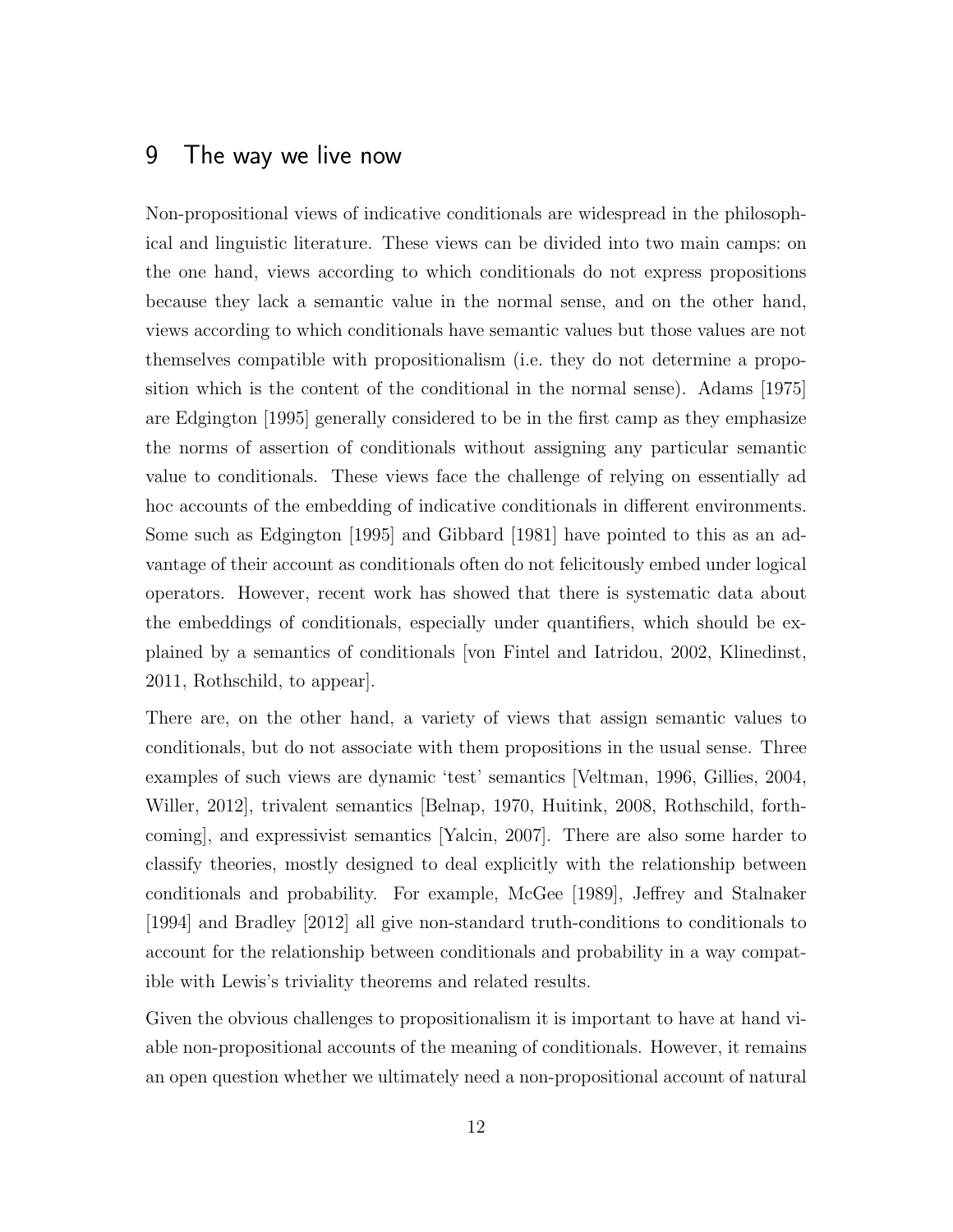language conditionals. This question is not going to be settled by reference only to the classic arguments against propositionalism sketched above. Rather detailed empirical and conceptual work is needed to work out which semantics of conditionals best captures the natural language conditional.

## **References**

- Ernest W. Adams. *The Logic of Conditionals: An application of probability to deductive logic*. Dordrecht, 1975.
- Nuel Belnap. Conditional assertion and restricted quantification. *Noûs*, 4:1–12, 1970.
- Jonathan Bennett. *A Philosophical Guide to Conditionals*. Oxford, 2003.
- Richard Bradley. Multidimensional possible-world semantics for conditionals. *Philosophical Review*, 121:539–571, 2012.
- Mikaël Cozic and Paul Égré. If-clauses and probability operators. *Topoi*, 30:17–29, 2010.
- Igor Douven and Sara Verbrugge. The probabilities of conditionals revisited. *Cognitive Science*, 2013.
- Dorothy Edgington. On conditionals. *Mind*, 104(414):235–329, 1995.
- Jonathan Evans, Simon Handley, and David E. Over. Conditionals and conditional probability. *Journal of Experimental Psychology: Learning, Memory, and Cognition*, 29:231–335, 2003.
- Allan Gibbard. Two recent theories of conditionals. In W. L. Harper, R Stalnaker, and G Pearce, editors, *Ifs: Conditionals, Belief, Decision, Chance, and Time*. Reidel, 1981.
- Anthony Gillies. Epistemic conditionals and conditional epstemics. *Nous*, 38(4): 585–616, 2004.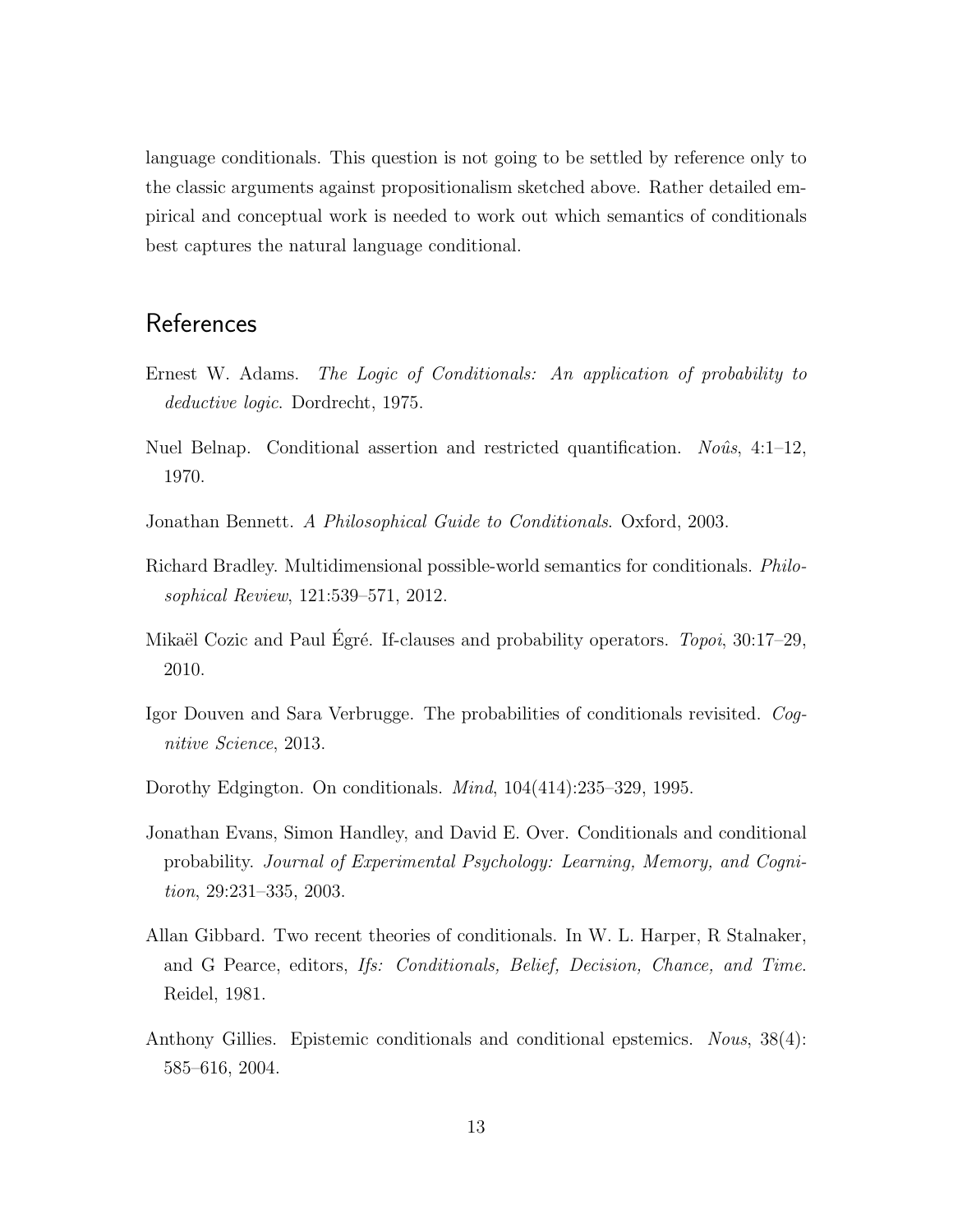- Anthony Gillies. On the truth conditions for *If* (but not quite only *if* ). *Philosophical Review*, 118(325–349), 2009.
- Paul Grice. Logic and conversation. In *Studies in the Ways of Words*. Harvard University Press, 1967/1989.
- Alan Hajek and Ned Hall. The hypothesis of the conditional construal of conditional probability. In Ellery Eells, Brian Skyms, and Ernest Wilcox Adams, editors, *Probability and conditionals: Belief revision and rational decision*. Cambridge University Press, 1994.
- Irene Heim. *The Semantics of Definite and Indefinite Noun Phrases*. PhD thesis, University of Massachusetts, Amherst, 1982.
- Irene Heim and Angelika Kratzer. *Semantics in Generative Grammar*. Blackwell, 1998.
- Janneke Huitink. *Modals, Conditionals and Compositionality*. PhD thesis, Radboud Universiteit Nijmegen, 2008.
- Frank Jackson. *Conditionals*. Blackwell, 1987.
- Richard C. Jeffrey and Robert Stalnaker. Conditionals as random variables. In Ellery Eells and Brian Skyrms, editors, *Probability and Conditionals*, pages 31– 46. Cambridge University Press, 1994.
- Hans Kamp. A theory of truth and semantic representation. In J. Groenendijk et al., editor, *Formal Methods in the Study of Language*, pages 277–322. Mathematish Centrum, 1981.
- Justin Khoo. Operators or restrictors? A reply to Gillies. *Semantics and Pragmatics*, 4(4):1–43, 2011.
- Justin Khoo. A note on Gibbard's proof. *Philosophical Studies*, 2012.
- Nathan Klinedinst. Quantified conditionals and conditional excluded middle. *Journal of Semantics*, 28:149–170, 2011.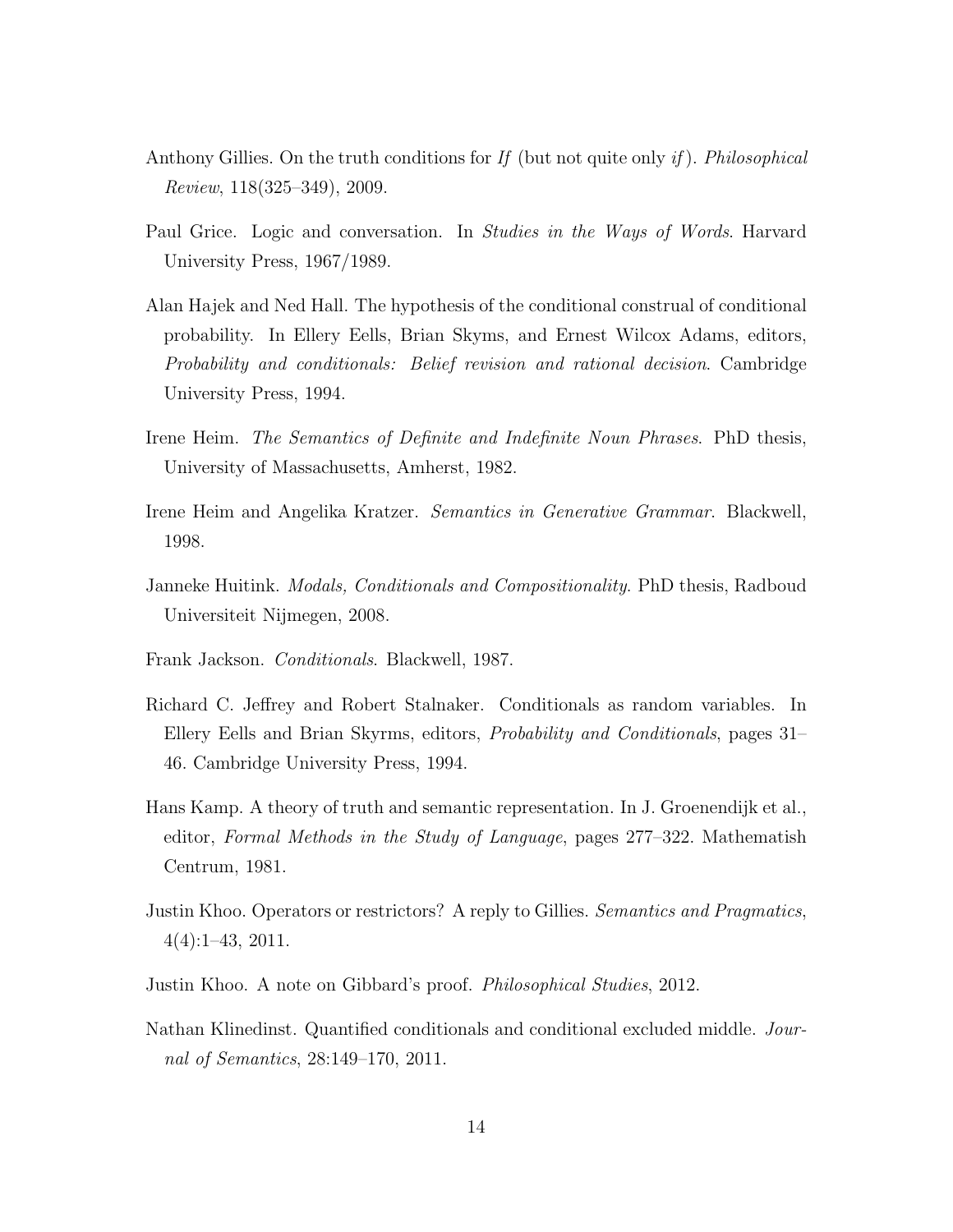- Niko Kolodny and John MacFarlane. Ifs and oughts. *Journal of Philosophy*, 107(3): 115–143, 2010.
- Angelika Kratzer. The notional category of modality. In H.-J Eikmeyer and H. Reiser, editors, *Words, Worlds, and Contexts*, pages 38–74. Walter de Gruyter, 1981.
- Angelika Kratzer. Conditionals. *Chicago Linguistics Society*, 22(2):1–15, 1986.
- Angelika Kratzer. *Modals and Conditionals*. Oxford University Press, 2012.
- David Lewis. General semantics. *Synthese*, 22:18–67, 1970.
- David Lewis. *Counterfactuals*. Harvard, 1973.
- David Lewis. Adverbs of quantification. In Edward L. Keenan, editor, *Formal Semantics of Natural Language*. Cambridge University Press, 1975.
- David Lewis. Probabilities of conditional and conditional probabilities. *Philosophical Review*, 8:297–315, 1976.
- David Lewis. Index, context, and content. In S. Kranger and S. Ohman, editors, *Philosophy and Grammar*, pages 79–100. Reidel, 1980.
- David Lewis. Ordering semantics and premise semantics for counterfactuals. *Journal of Philosophical Logic*, 10:217–234, 1981.
- David Lewis. Probabilities of conditional and conditional probabilities II. *The Philosophical Review*, 95:581–589, 1986.
- Vann McGee. A counterexample to modus ponens. *The Journal of Philosophy*, 82 (9):pp. 462–471, 1985.
- Vann McGee. Conditional probabilities. *The Philosophical Review*, 98:485–541, 1989.
- Vann McGee. To tell the truth about conditionals. *Analysis*, 60:107–111, 2000.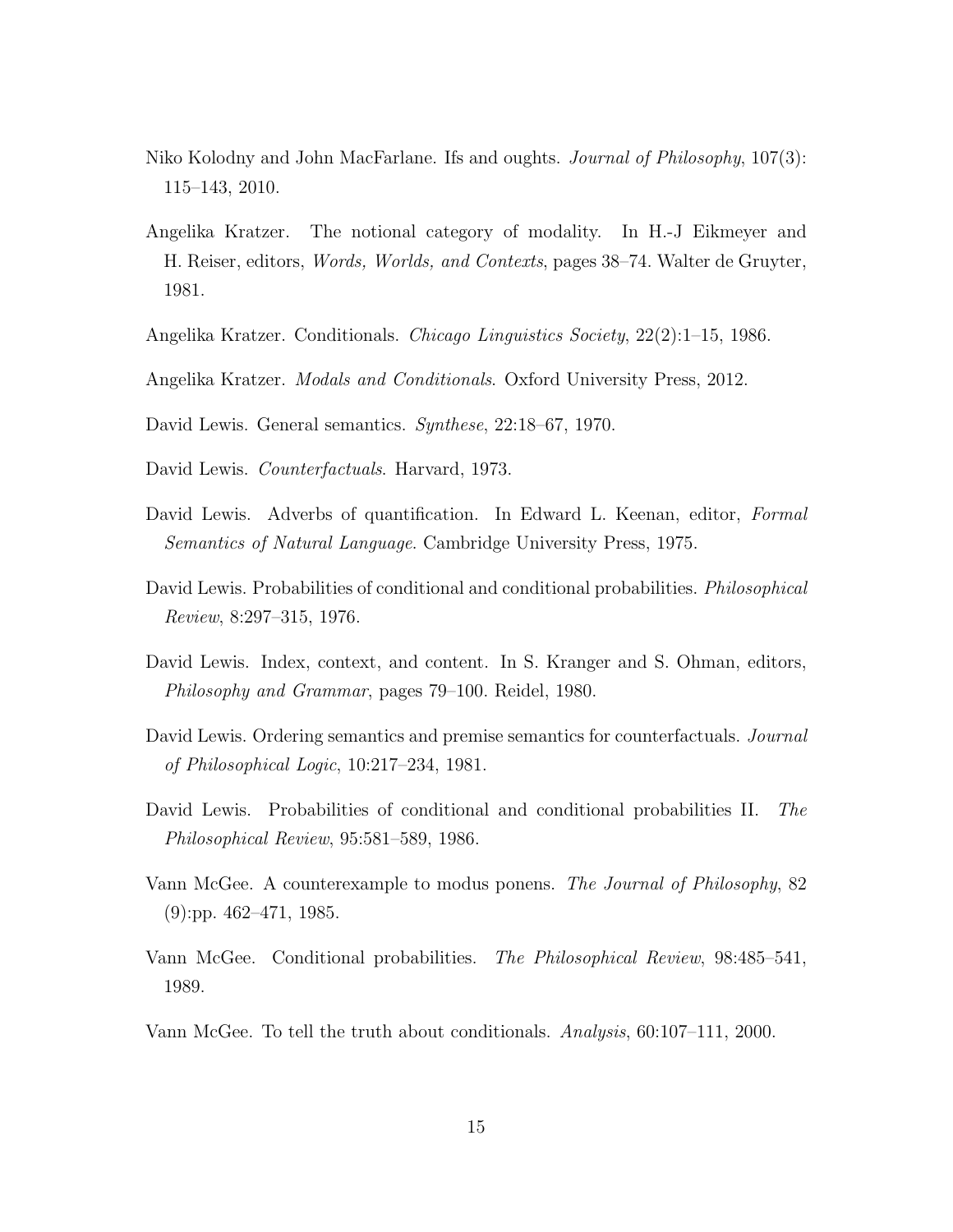- Richard Montague. The proper treatment of quantification in ordinary english. In J. Hintikka, J. Moravcsik, and P. Suppes, editors, *Approaches to Natural Language*. Reidel, 1973.
- Dilip Ninan. Semantics and the objects of assertion. *Linguistics and Philosophy*, forthcoming.
- Brian Rabern. *Monsters and Communication: The semantics of contextual shifting and sensitivity*. PhD thesis, ANU, 2012.
- Daniel Rothschild. Do indicative conditionals express propositions? *Noûs*, 47:49–68, 2013.
- Daniel Rothschild. Capturing the relationship between conditionals and conditional probability with a trivalent semantics. *Journal of Applied Non-Classical Logics*, forthcoming.
- Daniel Rothschild. A note on conditionals and restrictors. In *Edgington festschrift*. Oxford University Press, to appear.
- Nathan Salmon. *Frege's Puzzle*. MIT Press, 1986.
- Scott Soames. Lost innocence. *Linguistics and Philosophy*, 8:59–71, 1985.
- Robert Stalnaker. A theory of conditionals. In N. Rescher, editor, *Studies in Logical Theory*, pages 98–112. Oxford, 1968.
- Robert Stalnaker. Probability and conditionals. *Philosophy of Science*, 37:64–80, 1970.
- Robert Stalnaker. Indicative conditionals. *Philosophia*, 5:269–286, 1975.
- Robert Stalnaker. *Inquiry*. MIT, 1984.
- Robert Stalnaker. Conditional propositions and conditional assertions. In Andy Egan and Brian Weatherson, editors, *Epistemic Modality*. Oxford, 2011.
- Frank Veltman. Defaults in update semantics. *Journal of Philosophical Logic*, 25 (3):221–261, 1996.